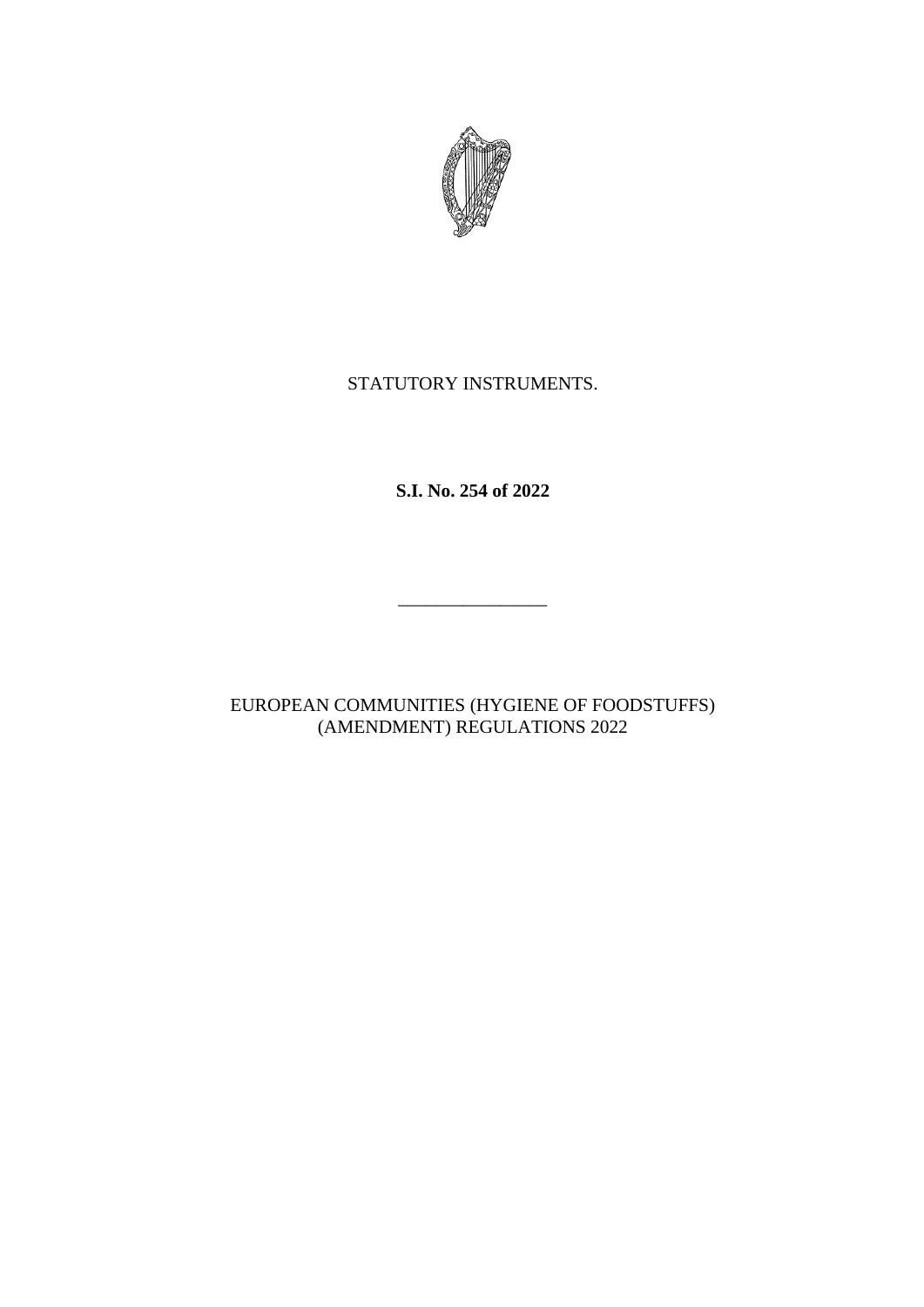#### S.I. No. 254 of 2022

#### EUROPEAN COMMUNITIES (HYGIENE OF FOODSTUFFS) (AMENDMENT) REGULATIONS 2022

I, STEPHEN DONNELLY, Minister for Health, in exercise of the powers conferred on me by section 3 of the European Communities Act 1972 (No. 27 of 1972) and for the purpose of giving further effect to Commission Regulation  $(EU)$  2021/382 of 3 March 2021<sup>1</sup>, hereby make the following regulations:

1. (1) These Regulations may be cited as the European Communities (Hygiene of Foodstuffs) (Amendment) Regulations 2022.

(2) The Principal Regulations, the Regulations of 2009, the European Communities (Hygiene of Foodstuffs) (Amendment) Regulations 2010 (S.I. No. 497 of 2010), the European Communities (Hygiene of Foodstuffs) (Amendment) Regulations 2014 (S.I. No. 453 of 2014), the European Communities (Hygiene of Foodstuffs) (Amendment) Regulations 2018 (S.I. No. 82 of 2018), the European Communities (Hygiene of Foodstuffs) (Amendment) Regulations 2020 (S.I. No. 47 of 2020) and these Regulations may be cited together as the European Communities (Hygiene of Foodstuffs) Regulations 2006 to 2022.

2. In these Regulations—

"Principal Regulations" means the European Communities (Hygiene of Foodstuffs) Regulations 2006 (S.I. No. 369 of 2006).

"Regulations of 2009" means the European Communities (Hygiene of Foodstuffs) (Amendment) Regulations 2009 (S.I. No. 380 of 2009).

3. Regulation 2(1) of the Principal Regulations (as amended by Regulation 3 of the Regulations of 2009) is amended by substituting for the definition of "EC Regulation" the following:

'"EC Regulation' means Regulation (EC) No. 852/2004 of the European Parliament and the Council of 29 April  $2004^2$ , as affected by the Corrigendum to Regulation (EC) No.  $852/2004^3$ , as amended by Commission Regulation (EC) No. 1019/2008 of 17 October 2008<sup>4</sup> and Commission Regulation (EU) 2021/382 of 3 March 2021<sup>1</sup>;"

 $1$  OJ No. L 74, 4.3.2021, p. 3.

<sup>2</sup> OJ No. L 139, 30.04.2004, p. 1.

<sup>3</sup> OJ No. L 226, 25.06.2004, p. 3.

<sup>4</sup> OJ No. L 277, 18.10.2008, p. 7.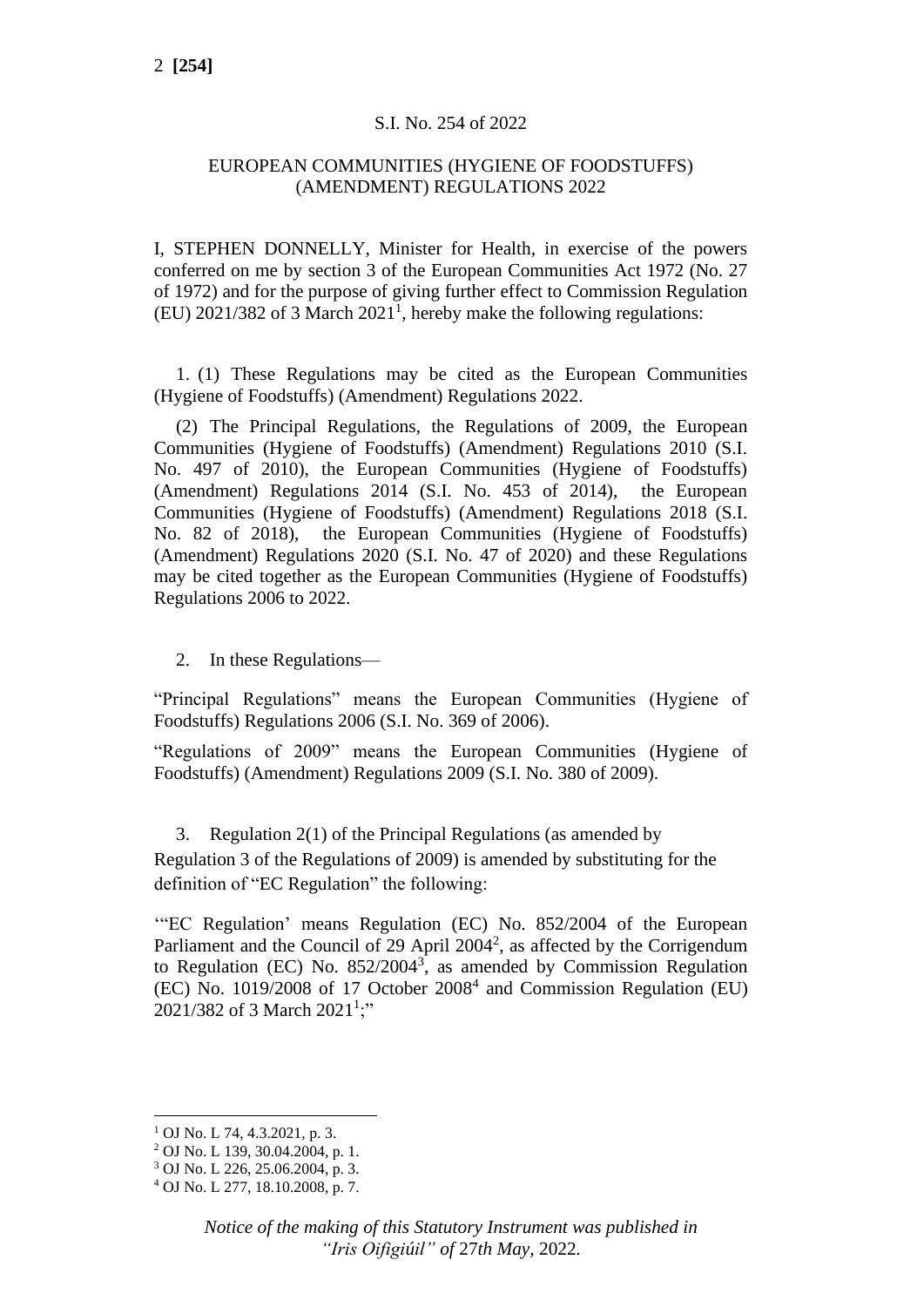

GIVEN under my Official Seal, 24 May, 2022.

STEPHEN DONNELLY, Minister for Health.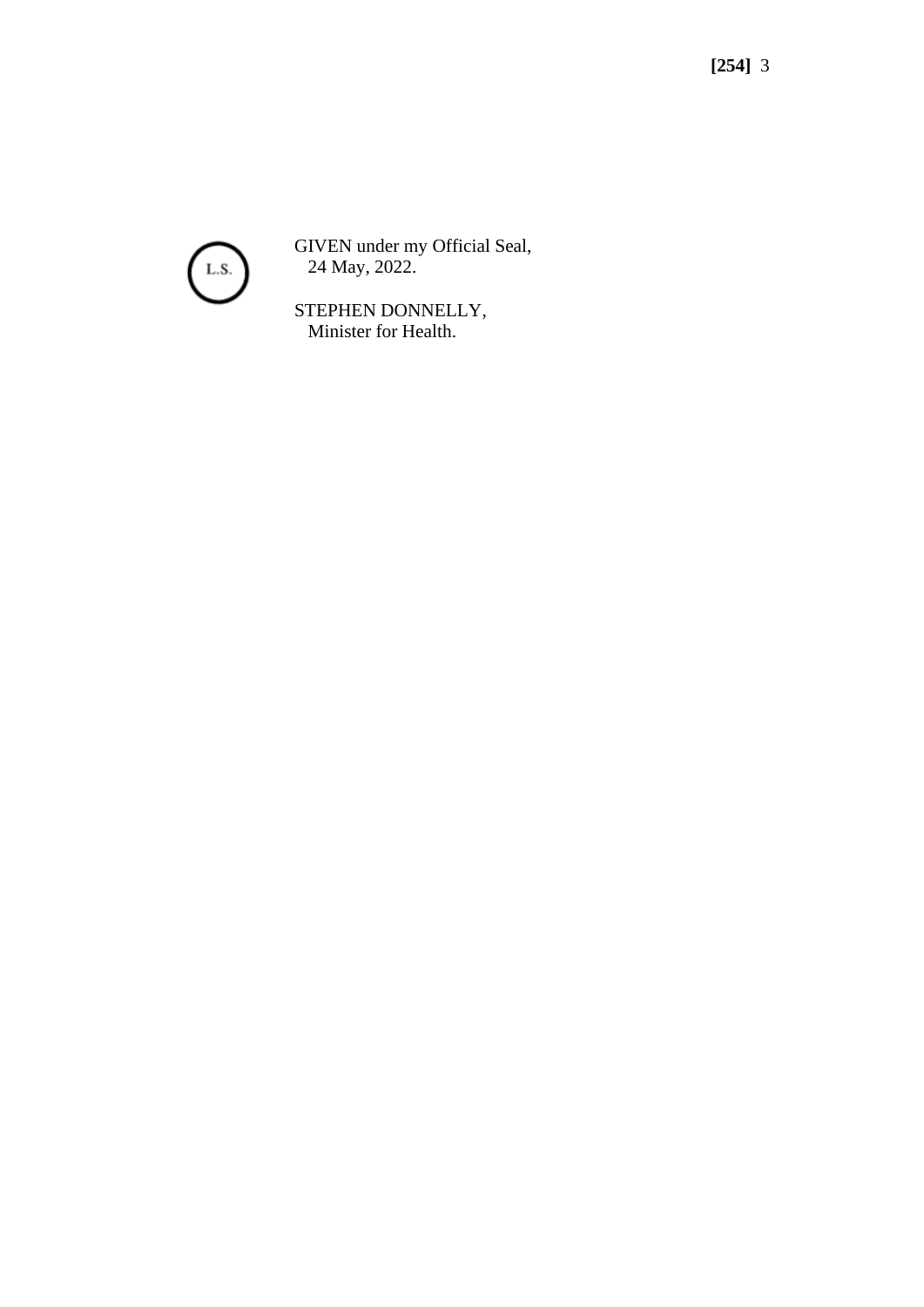## EXPLANATORY NOTE

### (*This note is not part of the Instrument and does not purport to be a legal interpretation*).

These Regulations amend a single definition contained within the European Communities (Hygiene of Foodstuffs) Regulations 2006 (S.I. No. 369 of 2006) as amended.

These Regulations change the definition of 'EC Regulation' contained within the Principal Regulations to give further effect to Commission Regulation (EU) 2021/382 of 3 March 2021.

These regulations give effect to Commission Regulation (EU) 2021/382 of 3 March 2021 insofar as it amends Annex II to Regulation (EC) No. 852/2004 of the European Parliament and of the Council on the hygiene of foodstuffs as regards food allergen management, redistribution of food and food safety culture.

These Regulations amend the European Communities (Hygiene of Foodstuffs) Regulations 2006 (S.I. No. 369 of 2006).

These Regulations may be cited as the European Communities (Hygiene of Foodstuffs) (Amendment) Regulations 2022.